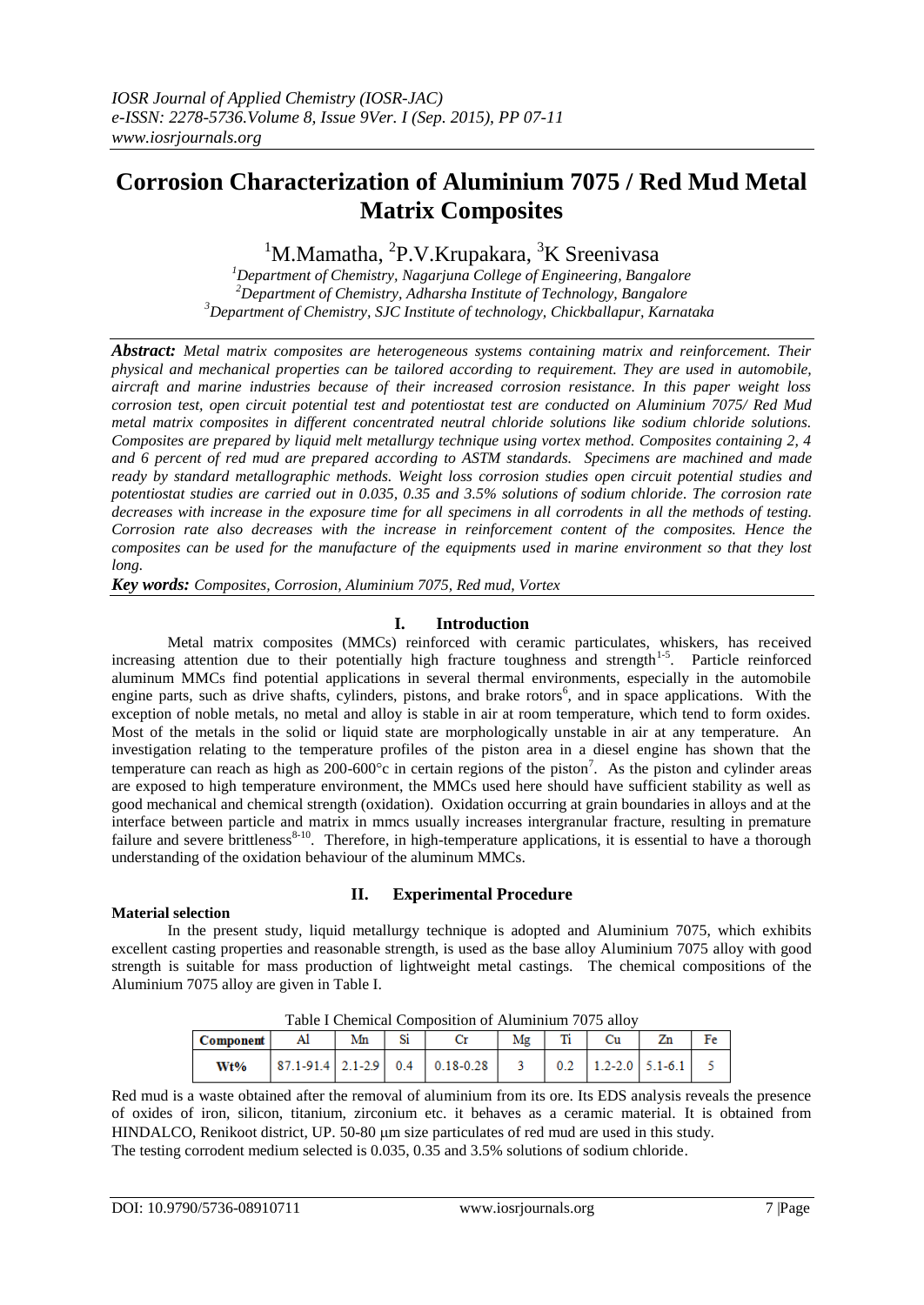## **Composites preparation**

The liquid metallurgy route using vortex technique <sup>11-12</sup> is employed to prepare the composites. The weight percentage of red mud used was 3-7 weight percentages in steps 2%. Matrix was also casted in the same way for comparision.

## **Specimen preparation:**

For weight loss corrosion test the composite along with matrix were cut in to cylindrical shaped specimens of dimesion18 cm x 18 cm and for open circuit potential test and potentiostat test specimens of size 20mm x 10 mm x 1mm were machined. Dimensions of all specimens were noted down using vernier gauge.

#### **Corrosion test**

The corrosion tests were conducted at room temperature using the conventional weight loss method. Weighed specimens were immersed in the corrodents and taken out at 24, 48, 72, and 96h. Weight loss was calculated and converted into corrosion rate and expressed in mils penetration per year  $(mpy)^{13}$ . Corrosion rate is calculated using the following formula

#### Corrosion Rate in mpy =534W/DAT ………. (1)

Where W is the weight loss in grams, D is density of the specimen  $gm/cc$ , A is the area of the specimen  $(inch<sup>2</sup>)$  and T is the exposure time in hours.

For open circuit potential test the specimen were coupled with calomel electrode and connected to a multi meter, then dipped in corrodent solutions and the potential developed was noted down every hour.

For potentiostat test the equipment used is a potentiostat-Galvanostat (model CL95) in connection with a function generator and graphic plotter. These devices are interfaced with a personal computer in order to simulate the results obtained. Corrosion rate in mpy is directly obtained in the computer.

## **III. Results And Discussion**

Figures 1 to 3 give the corrosion rate of composites by conventional weight loss method and Figures 4 to 6 shows the simulation curves for open circuit potential with different percentage of Red mud in MMCs and matrix in different concentrated solutions of sodium chloride. Figs 8 to 16 are the simulation curves for potentiostatic studies of the MMCs in comparison with matrix.



Fig.1: Weight loss corrosion in 0.035% Fig.2: Weight loss corrosion in 0.35% Sodium chloride solution sodium chloride solution

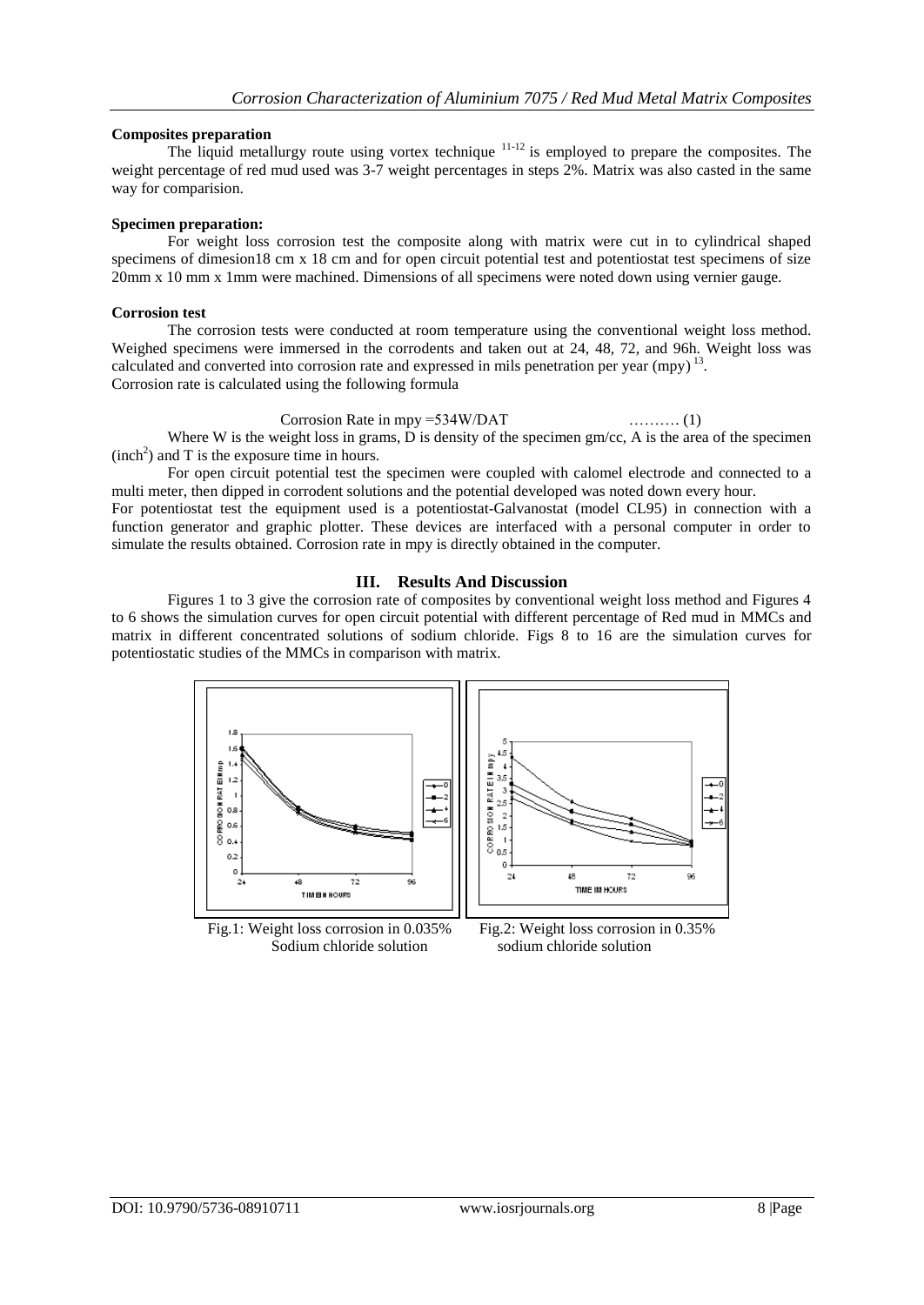



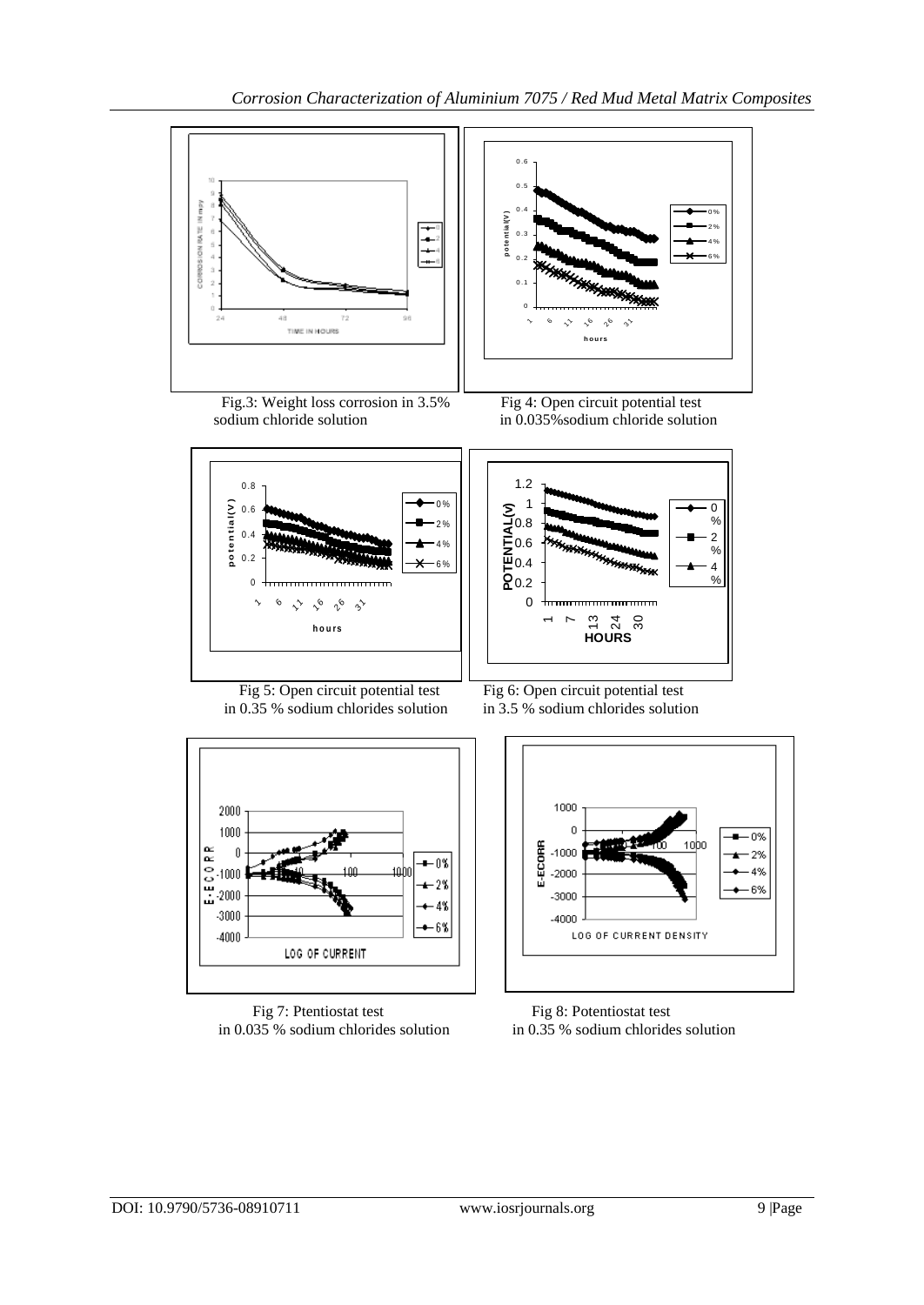

Fig 9: Potentiostat test in 3.5 % sodium chlorides solution

| Wt%           |                             |        |        |        |  |  |  |
|---------------|-----------------------------|--------|--------|--------|--|--|--|
| Conc. Of NaCl | Corrosion rate in $104$ mpy |        |        |        |  |  |  |
| 0.035%        | .3289                       | 0.985  | 0.7502 | 0.073  |  |  |  |
| 0.35%         | .8004                       | .8004  | 1.7361 | . 5218 |  |  |  |
| 3.5%          | 3.6009                      | 3.6009 | 3.2365 | 2.3577 |  |  |  |

**Table 2: Corrosion rate for different concentrations of sodium chloride solutions for matrix alloy and its composites.** 

## **Effect of exposure time**

In weight loss corrosion test (figures 1-3) it is observed that MMCs and matrix exhibit a decrease in corrosion rate with increase in test duration in all concentrations of sodium chloride solutions. It is clear from graphs that the corrosion resistances of the composites are higher when compared to that of matrix in all mediums. Same trend is observed in open circuit potential test also (figures 4-6), where the potential developed for MMCs and matrix go on decreasing with exposure time and become constant after thirty hours of exposure. The potentials experienced by MMCs are less when compared to that of matrix. In both the tests there will be a black deposit development on the specimens. The phenomenon of gradually decreasing corrosion rate indicates a possible passivation of the matrix alloy. De Salazar et al [14] explained that the protective black film consists of hydrogen hydroxy chloride film, which retards the forward reaction. Castle et al [15] pointed out that the black film consists of aluminium hydroxide compound. This layer protects further corrosion in acid media. But exact chemical nature of such protective film is still not established.

## **Effect of red mud content**

From the figures1-6, it can be clearly observed that for MMCs, corrosion rate decreases monotonically with increase in red mud content. In the present case, the corrosion rate of the composites as well as the matrix alloy is predominantly due to the formation of pits, cracks on the surface. In the case of the base alloy, the severity of the base used induces crack formation on the surface, which eventually leads to the formation of pits, thereby causing the loss of material. The presence of cracks and pits on the base alloy surface was observed clearly, since there is no reinforcement provided in any form the base alloy fails to provide any sort of resistance to the basic medium. Hence the weight loss in the case of un-reinforced alloy is higher than in the case of composites. Same explanation can also be adopted to open circuit potential test.

Potentiostat test results in different concentrations of sodium chloride are shown in table 2. For all specimens irrespective of percentage of red mud reinforcement the corrosion rate increased with increase in normality of NaCl solution. An increase in the weight percentage of red mud particulates appeared to shift the polarization curve slightly towards the current axis than that of alloy. Ceramic reinforcement particles act as insulator and remain inert in the acidic medium during the test. Hence the corrosion rate decreases with increase in red mud content in MMCs, which may decrease the area of exposure of alloy with increase in the reinforcement. Less exposure of the MMCs area to aggressive chloride environments in corrosion testing led to lesser pitting as well as corrosion than that of the matrix alloy. Reinforcements in the MMCs decrease the corrosion density, which further decreases with additional reinforcement [16-17]. The pits on the matrix alloy were more when compared with those of MMCs. This may be due to the exposure of less matrix alloy surface in MMCs than matrix alloy, by the addition of reinforcement.

From table 2 it can be clearly seen that the ceramic reinforcement particles act as insulator and remain inert in the acidic medium during the test. Hence the corrosion rate decreases with increase in red mud content in MMCs, which may decrease the area of exposure of alloy with increase in the reinforcement. Less exposure of the MMCs area to aggressive chloride environments in corrosion testing led to lesser pitting as well as corrosion than that of the matrix alloy.